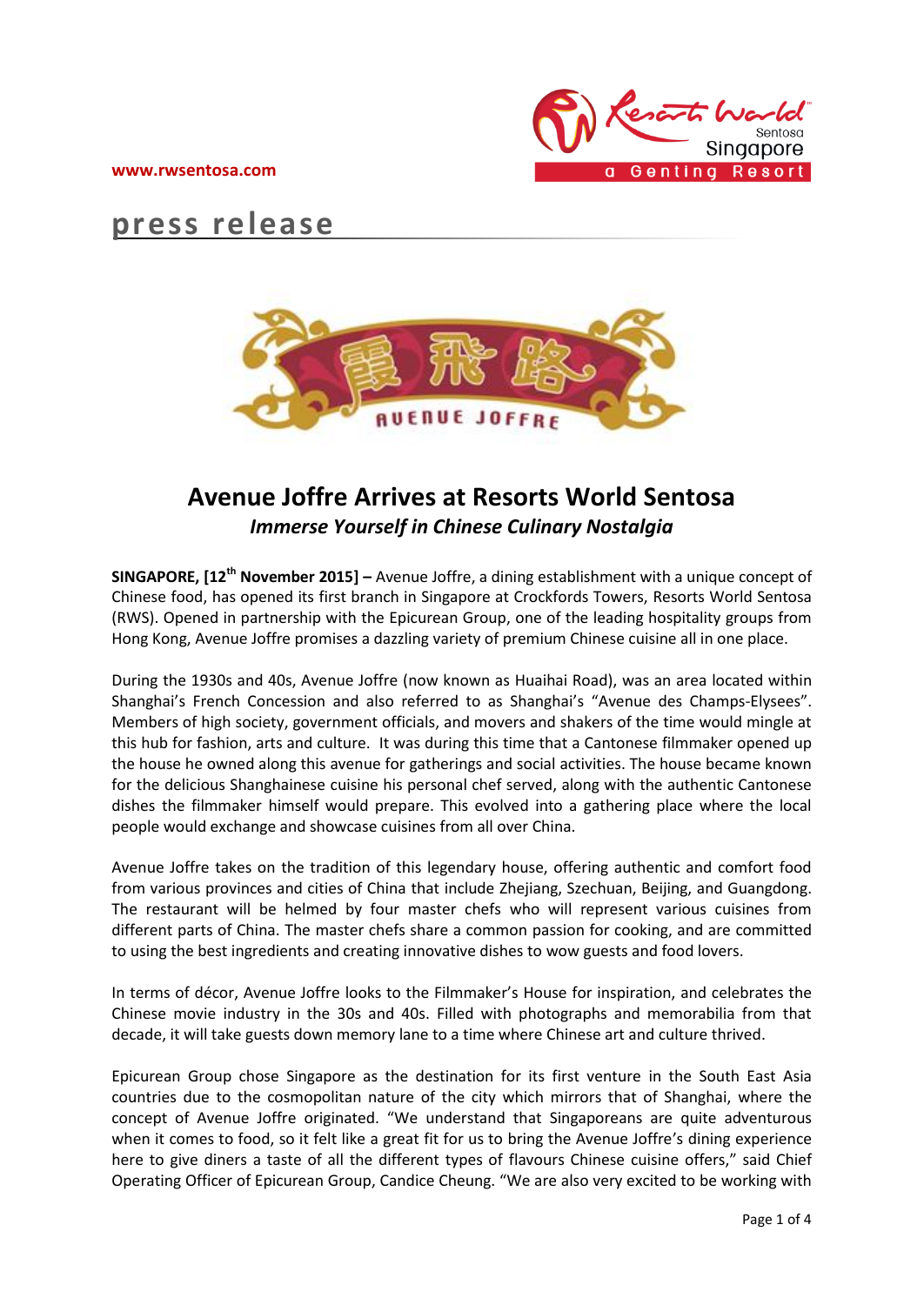RWS for this partnership, as it gives us the opportunity to reach out to a large demographic of tourists who are here visiting the attractions and are looking for something different in terms of dining options."

Signature dishes at Avenue Joffre include the *Hong Kong Style Roasted Suckling Pig*, *Cantonese Doubled-boiled Chicken Consommé with Sea Whelk and Morel Mushroom*, *Braised Tiger King Prawns with Homemade Tofu*, *Stir-fried Diced Chicken with Dried Red Chili*, *Szechuan Poached Sliced Fish in Chili Oil*, *Homemade Szechuan Pickles with Chicken Feet*, *Roasted Peking Duck*, *Stirfried Crab with Glutinous Rice*, and many more.

Aside from the restaurant's resident celebrity master chefs, other guest chefs will be invited to visit Avenue Joffre and showcase their culinary skills and exchange new ideas with the team, as well as surprise guests with dishes from their region's cuisine.

Avenue Joffre is now open to public, and diners can expect a brand new tasting adventure of Chinese food while being immersed in culinary nostalgia.

- End -

#### **ABOUT RESORTS WORLD SENTOSA**



Resorts World Sentosa (RWS), Asia's ultimate destination resort, is located on Singapore's resort island of Sentosa. 2015 marks the resort's fifth anniversary, and RWS will celebrate with a line-up of new offerings and special promotions. Spanning 49 hectares, RWS is home to key attractions including the region's firstand-only Universal Studios theme park, S.E.A. Aquarium (one of the world's largest aquariums), Adventure Cove Waterpark and Dolphin Island. Other

attractions include a Maritime Experiential Museum, an award-winning destination spa, a casino, six unique hotels, the Resorts World Convention Centre, celebrity chef restaurants, and specialty retail outlets. The resort also offers world-class entertainment, from original resident productions to concerts and public shows such as the Crane Dance and the Lake of Dreams. RWS has been named "Best Integrated Resort" since 2011 for five consecutive years at the TTG Travel Awards which recognises the best of Asia-Pacific's travel industry.

RWS is wholly owned by Genting Singapore, a company of the Genting Group. For more information, please visit [www.rwsentosa.com.](http://www.rwsentosa.com/)

1 / ResortsWorldatSentosa **& @**rwsentosa [www.rwsentosablog.com](http://www.rwsentosablog.com/)

#### **ABOUT EPICUREAN GROUP**

Founded in 1991, the Epicurean Group is one of the leading hospitality groups in Hong Kong. Epicurean owns and operates a wide variety of hospitality food and beverage outlets through its subsidiary, Epicurean Management Ltd. (EML). Epicurean is the leader in development, management and operation of innovative food and beverage concepts in Hong Kong, offering a diverse cuisine selection including Western bars and restaurants, Chinese and Japanese concepts.

The Epicurean Management Limited portfolio of over 30 iconic restaurants and bars in Hong Kong, China, Taiwan, Japan and Singapore are the preferred dining destinations for millions of people from around the world. These dining establisments include: The Peak Lookout, Jimmy's Kitchen, Steik World Meats, El pomposo, Osteria Felice, Agave Tequila y Comida, Club 97, Post 97, Avenue Joffre, Joy & Joy, Xiao Wang Beef Noodle, Xia Fei Society, Xia Fei Shanghaiese, SEI, NAHA and Daimon.

For more information, please visit [http://www.epicurean.com.hk/.](http://www.epicurean.com.hk/)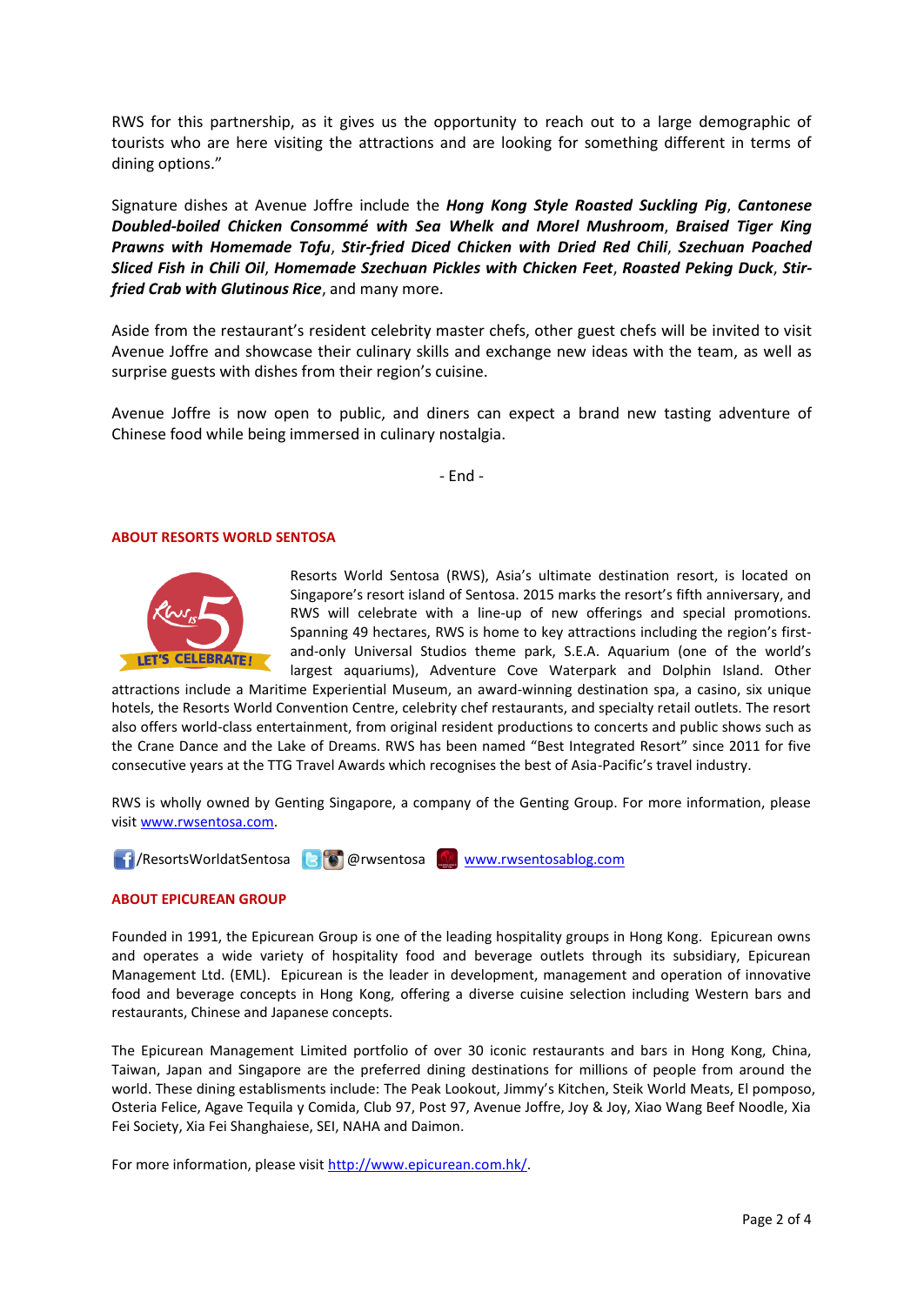#### **AVENUE JOFFRE**

**Address:** 26 Sentosa Gateway, #02-137/138/139 Singapore 098138 (Entry by Festival Walk and Crockfords Tower) **Tel:** +65 6570 3213 **Email:** info@avenuejoffre.com **Website:** [www.avenuejoffre.com](http://www.avenuejoffre.com/)

**Opening hours:** Lunch: Monday to Sunday: 12:00 – 16:00 (Last Order 15:30) Dinner: Sunday to Sunday: 18:00 – 22:00 (Last Order 21:30) Friday, Saturday and Public Holiday: 18:00 – 20:30 (Last Order 22:00)

#### **MEDIA CONTACTS**

**Resorts World Sentosa** Lavinia Cheng Tel: + 65 6577 9725 Mobile: +65 9238 2962 [lavinia.cheng@RWSentosa.com](mailto:lavinia.cheng@RWSentosa.com) **Avenue Joffre Hong Kong** Lois Lam / Caroline Chow Tel: +852 2532 6261 / +852 2532 6260 Mobile: +852 9423 7397/ +852 2532 6260 [loislam@epicurean.com.hk](mailto:loislam@epicurean.com.hk) / [carolinechow@epicurean.com.hk](mailto:carolinechow@epicurean.com.hk)

### **CHEFS OF AVENUE JOFFRE**





Executive Chef, IP Chi Kwong (叶志光), is the master of Cantonese Cuisine and oversees the entire kitchen's operations. A native from Hong Kong, Chef Ip has over 40-year of experience in famed Cantonese restaurants all over Asia including Hong Kong, China, Taiwan and Singapore. He has been serving the rich and famous his well-known delicate and authentic Cantonese dishes. Before his role at Avenue Joffre, Chef Ip was the Executive Chef at Taipei's famed Shang Palace at the Shangri-La Hotel Group and has won numerous culinary awards within the region.

Master Chef GU Xiao Rong (谷晓荣), is the Head Chef for Szechuan Cuisine. Chef Gu has been working in China and Hong Kong for the past three decades and has led a restaurant in Hong Kong to achieve a 1-Michelin star status for 5 consecutive years since 2011, thanks to his bold in Szechuan cuisine.